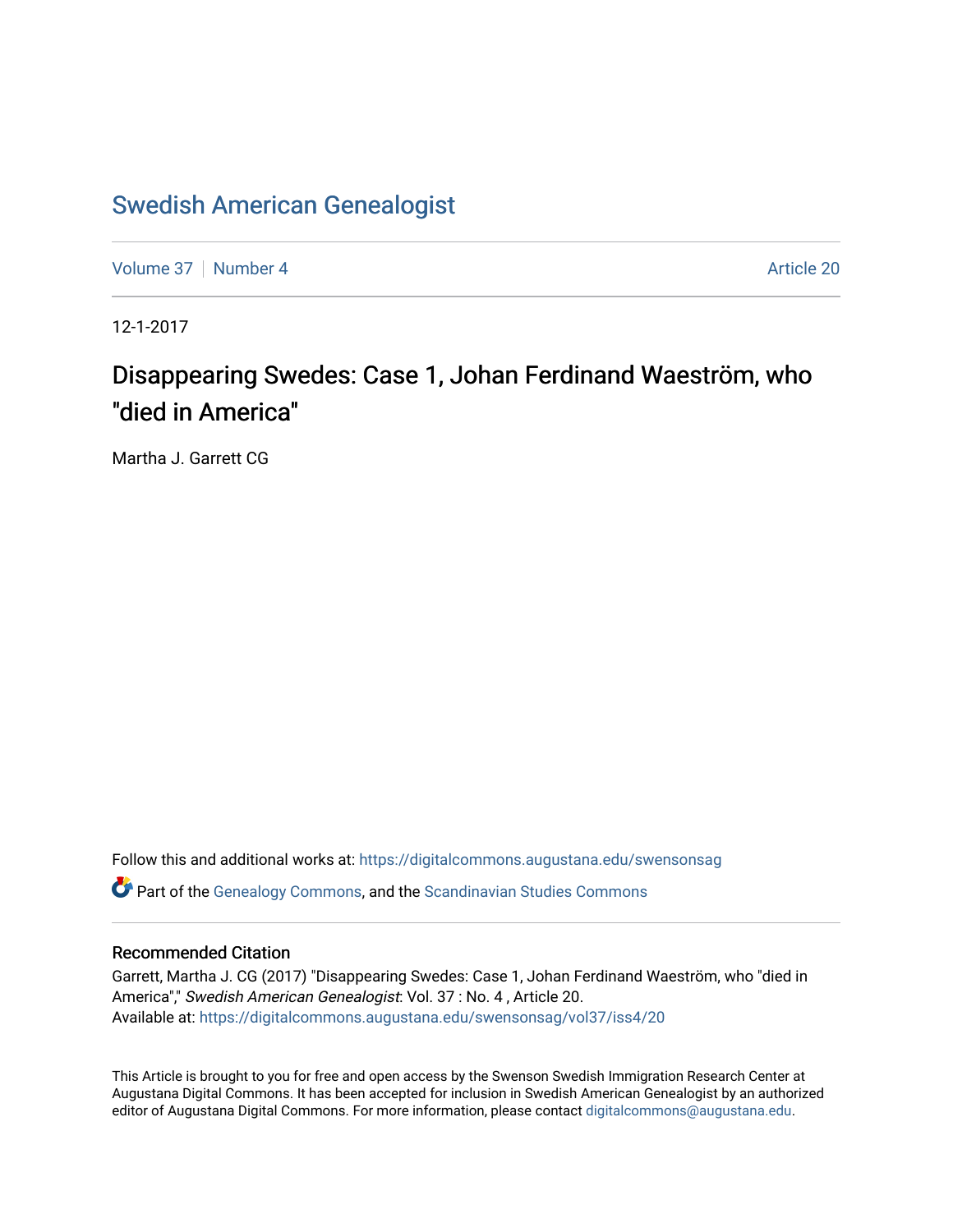# Disappearing Swedes

#### **Case 1: Johan Ferdinand Waeström, who "died in America"**

BY MARTHA J. GARRETT, CG

Many Swedish-American families have stories about relatives who left their home parishes and simply vanished, often in conjunction with emigration. Sometimes these Swedes disappeared immediately after they left home. Others can be found in documents recording their arrival on American shores, but after that the trail goes cold. Such cases may seem unsolvable, but they can often be resolved through various research techniques. This is the first in a series of pedagogic articles about these disappearing Swedes. The articles describe various cases and explain how I solved the mysteries. The text has been extracted from documented research reports prepared for the same Swedish client, Olof Hultén of Kalmar, who is related to all the missing persons. I thank Olof for his generous permission to tell their stories.

#### **The puzzle: What happened to Johan Ferdinand Waeström after 1834?**

When Olof Hultén was young, he heard about a relative, Johan Ferdinand Waeström, who was born in Sweden, emigrated, and died in America. But when Olof became interested in genealogy and looked for this relative in U.S. records, he was unable to find him.

Johan Ferdinand was born in Kungs-Husby parish, Uppsala county, on 4 April 1820, second child to Lars David Waeström, a noncommissioned army officer (*fältväbel*), and his wife Elisabeth Maria Ödman. Another son, David Victor, had been born in 1818. In 1834, Lars David became ill and died. His estate evaluation showed that the family's possessions were modest, and the estate's value was totally cancelled by Lars David's debts. One can only guess at why the family's financial situation was so dire. The fact that a gaming table was listed among the household's meager furnishings suggests that gambling may have been a contributing factor.

In any case, Lars David's death left Elisabeth Maria and the two sons penniless, and they almost certainly were forced to leave the place where they had been living. The boys were young teenagers, close to the age at which children customarily left home and began to work.



*The probate for Lars David Waesström, dated 2 May 1834. Trögds* häradsrätt *(C) F:17 (1832- 1835) Image 5040 / p.219* (Arkiv Digital). *Below is a part of his 2 pages of debts.*

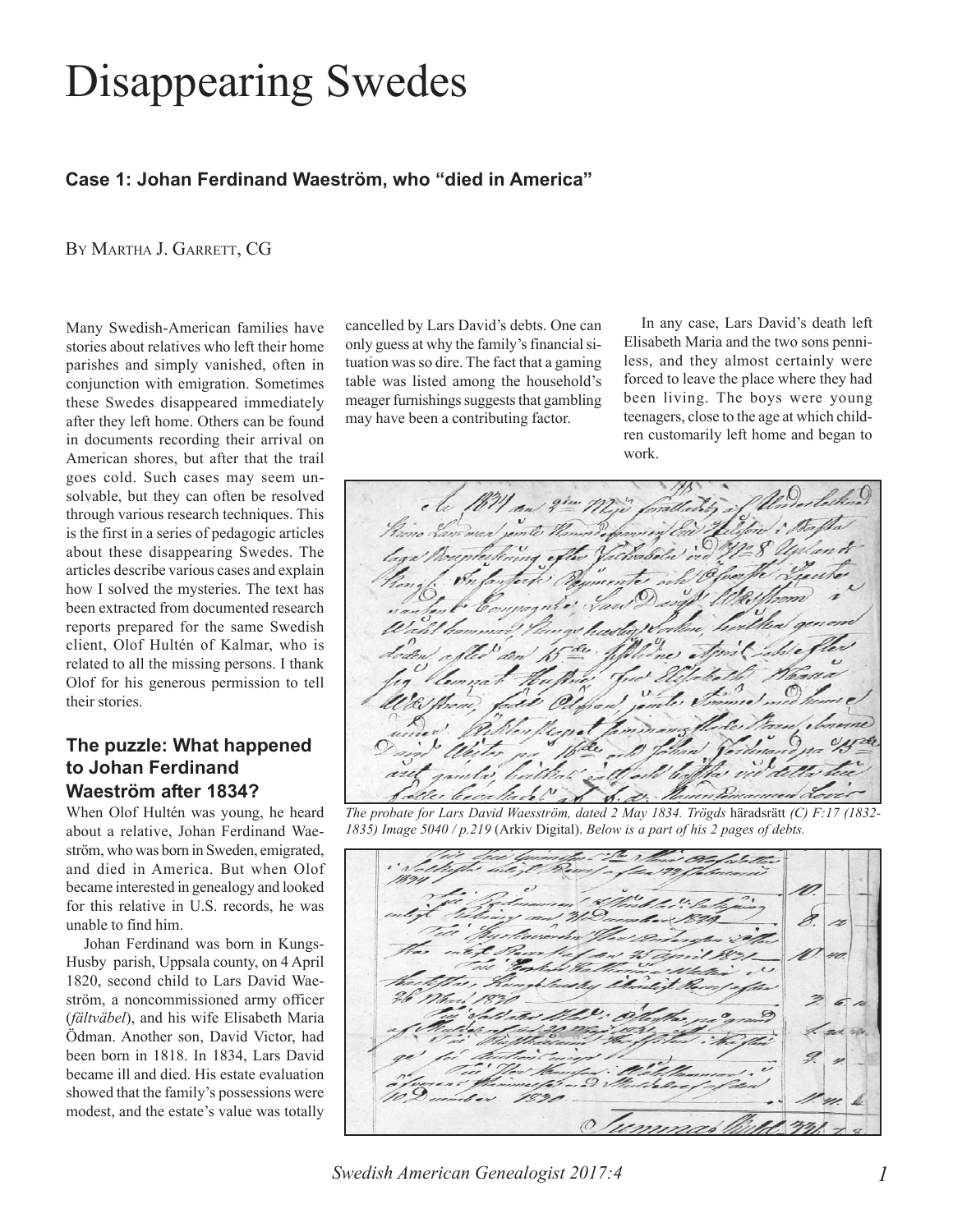However, a quick search in the index to the Trögd *härad* probate records, showed that the mother, Maria Elisabeth Ödman, died on 24 Nov. 1846 in Flasta in Veckholm parish, adjoining Kungs Husby parish.

In her probate (*Trögds* häradsrätt *(C) F:20 (1845-1849) Image 3570 / p. 158)* son David Victor was mentioned as a shopkeeper in Nyköping, and son Johan Ferdinand as a shopkeeper in Stockholm.

#### **A sideways approach: FAN**

In genealogy, problems regarding an individual can sometimes be solved by studying the **f**amily, **a**cquaintances, and **n**eighbors (FAN) of that person. In the case of Johan Ferdinand Waeström, this meant looking at his brother, David Victor. Since David Victor was Olof Hulténs greatgrandfather, it was possible to find records about him by tracing Olof's pedigree back in time. This process led to the 1854 marriage record of David Victor Waeström, in which he was identified as manager of a fine estate in Julita parish (Södm). The Julita church books showed that he had arrived in the parish in 1847, coming from the small industrial city of Nyköping (Södm).

The 1847 moving-out rolls for Nyköping Västra parish did indeed list a David Victor Wesström and gave the address where he had been living. And the household examination entry for that address included not only David Victor, but also other persons – including his brother, Johan Ferdinand. The brothers were apparently in Nyköping to obtain training and experience in business. In 1846, the year before David Victor left for Julita, Johan Ferdinand moved to Stockholm and was signed into Maria parish.

#### **Johan Ferdinand Waesström in Stockholm**

Johan Ferdinand's life in Stockholm was proving difficult to trace, for two reasons. One was that *Waeström* could be spelled in many other ways – Waesström, Weström, Wäsström, Wesström, etc. – and the Stockholm population included numerous persons with one of these names.

Among them were even a man named Johan Wesström and another named Johan F. Wesström, the "F." signifying Fredrik. Unless birth dates were given in records, it was impossible to distinguish these various Johans from each other. The second reason is that Johan Ferdinand was not fastidious about reporting his whereabouts to the authorities and consequently seemed to disappear. Although he signed into Maria Parish in 1846, he was not listed as living there. A decade later, when he finally requested a permit to move out of Maria, the pastor made an entry in the church book that Johan Ferdinand had actually moved to Katarina parish many years before.

After his move was formalized, Johan Ferdinand appeared in the 1856 Katarina church books and the 1857 city tax rolls, his name being given either as Wäsström or Waesström. According to these records, he lived in the city block called Häcklefjäll and owned a soap factory. Then, in 1857, he once again seemed to disappear and was no longer listed among the people living in Häcklefjäll.

Considering the family story that Johan Ferdinand emigrated, it would be reasonable to assume that he had left Sweden. But Johan Ferdinand was not in the moving out records for Katarina anytime between 1857 and 1861, and no one matching his description and with any possible variation of his name was to be found in the Swed-

| $O$ arben $\mathcal{H}$ : 31. |    |    |           | 台                  | $\frac{5}{20}$ | 18F | 骨  | 監 | ist |    | $31$ tan   | $Qf$ r | $2\ell$       |
|-------------------------------|----|----|-----------|--------------------|----------------|-----|----|---|-----|----|------------|--------|---------------|
| I.d. Handlands:               |    |    |           |                    |                |     |    |   |     |    |            |        |               |
| al Rein<br>$10$ auch          |    |    | Kongo Itw |                    |                |     | bd |   |     |    | 144 molute |        | Julita        |
| Soky. L.S. Nonton             | 22 | 10 |           |                    |                |     |    |   |     | 44 | Sankoming  |        | 47 Storefelow |
| 2. f. Wayhim                  |    |    | 2tu dv    | $\boldsymbol{\nu}$ |                | 3od |    |   |     | 44 | Storthouse | 46     | 1 m n h - Low |

*Nyköpings Sankt Nicolai (D) AIa:13a (1846-1850) Image 89 / p. 82.* (Arkiv Digital).

ish emigration databases or the U.S. or Canadian immigration databases. Furthermore, although searches in American databases yielded numerous Swedish immigrants who have something in common with Johan Ferdinand, further investigation disclosed that these men could not have been him. Evidence suggested, therefore, that Johan Ferdinand Waesström had not emigrated to America.

#### **The solution to the puzzle**

So where was Johan Ferdinand? The last record of him was in Katarina parish in 1857, and the Katarina records indicated 1) that he was not living in that parish after 1857 and 2) that he did not move out of the parish in or after 1857. This is a conundrum, but it is a conundrum with a solution – Johan Ferdinand could have *died* in Katarina parish in 1857.

The Katarina church books include an index of burials in the parish, and this index listed a man named Wesström, who was buried on 3 October 1857. According to the index, however, this man was Johan Fredrik Wesström, not Johan Ferdinand Waeström. (See picture on next page) **>**

In the original death book entry to which the index referred, the man's name was indeed given as Johan Fredrik Wesström.

But Katarina parish had yet another church book about deaths, and this one gave additional information about the deceased, including date of birth and cause of death. In this book, the man who died on 1 October 1857 was identified not as Johan Fredrik Wesström, but as Johan Ferdinand Waesström. And the birth date was the same as Johan Ferdinand's – 4 April 1820. (*See picture on next page*)

Johan Ferdinand had died of cholera, one of the 670 persons to die of the disease in Stockholm in 1857. Cholera graveyards had been established in Stockholm when the early epidemics hit at the beginning of the 1800s, and victims were often buried in mass graves.

During the period of 1854–1858 cholera hit Stockholm in the summers each year. The burial records for Johan Ferdinand indicated that he had been given a normal funeral and buried in the Katarina cemetery. Once the date and place of Johan Ferdinand's death were identified, it was possible to find his estate inventory (*bouppteckning*) in the Stockholm court records. This document provided con-